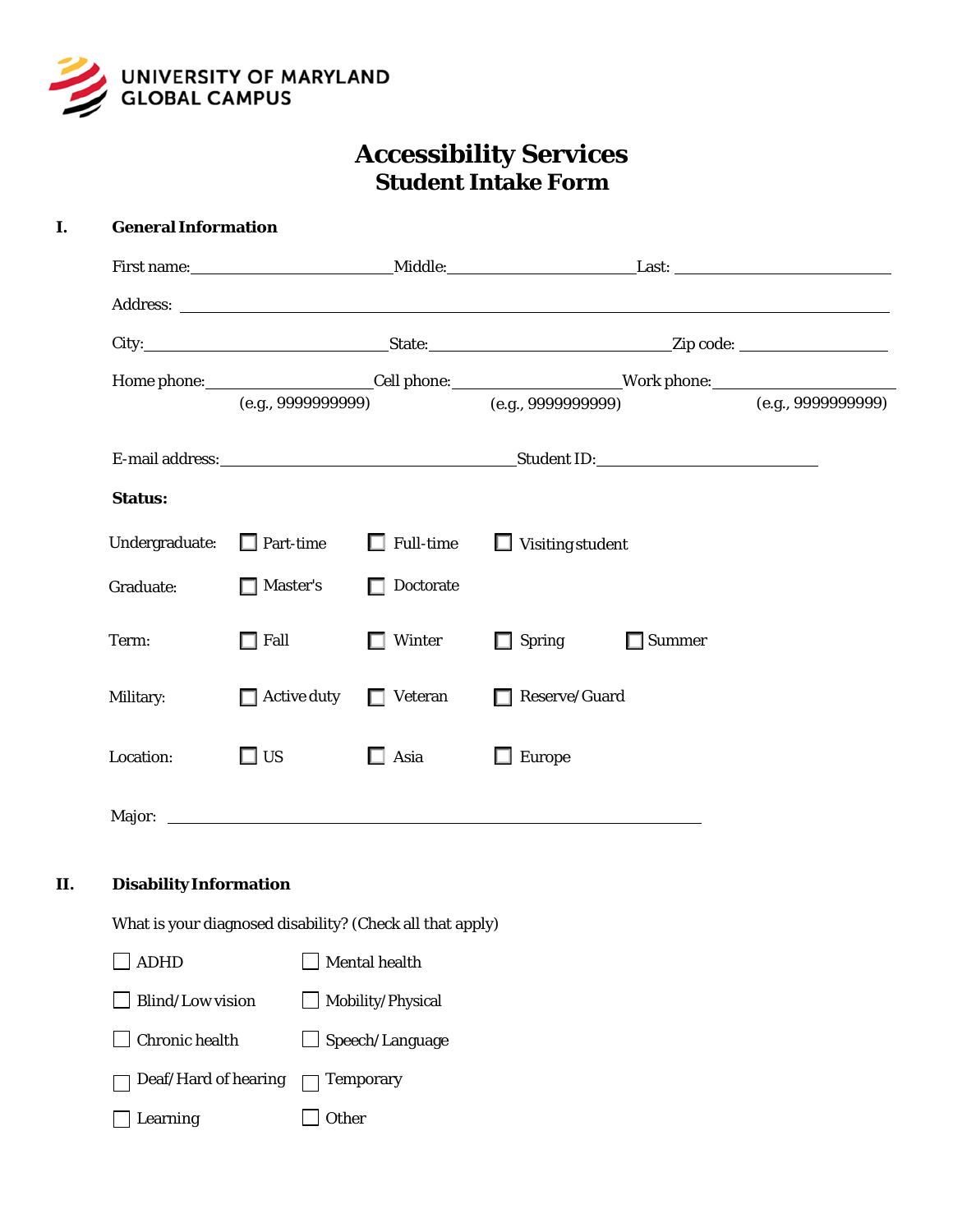Please indicate the support service/accommodations you are requesting and how they will help you.

What kinds of special equipment or auxiliary aids do you use on a regular basis?

### **Agency Information**

Are you receiving assistance from any outside agency (i.e. Department for the Blind and Vision Impaired, Department of Rehabilitative Services, Social Security, etc.) for academic, career, or personal counseling or support?

|    | Yes<br>$\Box$ No   |                    |  |
|----|--------------------|--------------------|--|
| 1. |                    |                    |  |
|    |                    |                    |  |
|    | (e.g., 999999999)  | (e.g., 9999999999) |  |
|    | City or county:    |                    |  |
|    |                    |                    |  |
|    | (e.g., 9999999999) |                    |  |